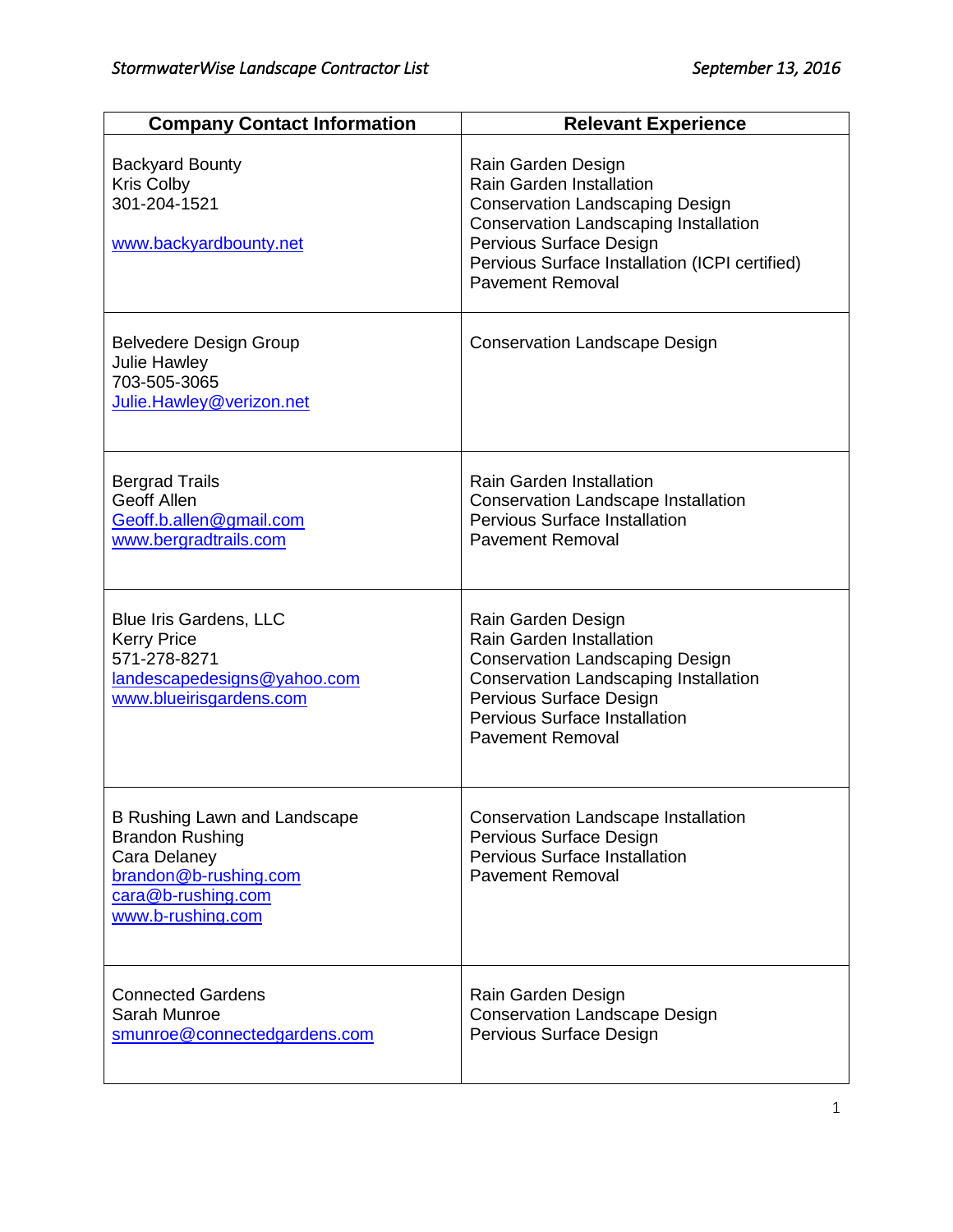| <b>Company Contact Information</b>                                                                                                        | <b>Relevant Experience</b>                                                                                                                                          |
|-------------------------------------------------------------------------------------------------------------------------------------------|---------------------------------------------------------------------------------------------------------------------------------------------------------------------|
| <b>Custom StoneScaping, LLC</b><br>Nic Gil<br>703-407-8663<br>nic@customstonescaping.com<br>www.customstonescaping.com                    | Rain Garden Design<br><b>Rain Garden Installation</b><br>Pervious Surface Design<br>Pervious Surface Installation (ICPI certified)<br><b>Pavement Removal</b>       |
| Deco Footprint, LLC<br>Adele Kuo<br>703-599-5910<br>adelek@decofootprint.com<br>www.decofootprint.com                                     | Rain Garden Design<br><b>Conservation Landscape Design</b><br>Pervious Surface Design                                                                               |
| Design Insite, LLC<br><b>Marty Hays</b><br>703-675-6015<br>Martyhays530@gmail.com<br>www.designinsitellc.com/                             | Rain Garden Design<br><b>Rain Garden Installation</b><br><b>Conservation Landscaping Design</b><br>Conservation Landscaping Installation<br><b>Pavement Removal</b> |
| <b>Early Space</b><br><b>Nancy Striniste</b><br>703-532-0018<br>nancy@earlyspace.com<br>www.earlyspace.com                                | Rain Garden Design<br><b>Conservation Landscape Design</b><br>Pervious Surface Design                                                                               |
| EnviroHomeDesign<br>Marta Laysaca<br>703-812-9370<br>marta@envirohomedesign.com<br>www.envirohomedesign.com                               | Pervious Surface Design<br><b>Pervious Surface Installation</b>                                                                                                     |
| Edward Colahan Landscape & Garden<br>Design<br><b>Edward Colahan</b><br>202-255-2585<br>Edward.colahan@gmail.com<br>www.edwardcolahan.com | Rain Garden Design<br>Rain Garden Installation<br><b>Conservation Landscaping Design</b><br>Conservation Landscaping Installation<br><b>Pavement Removal</b>        |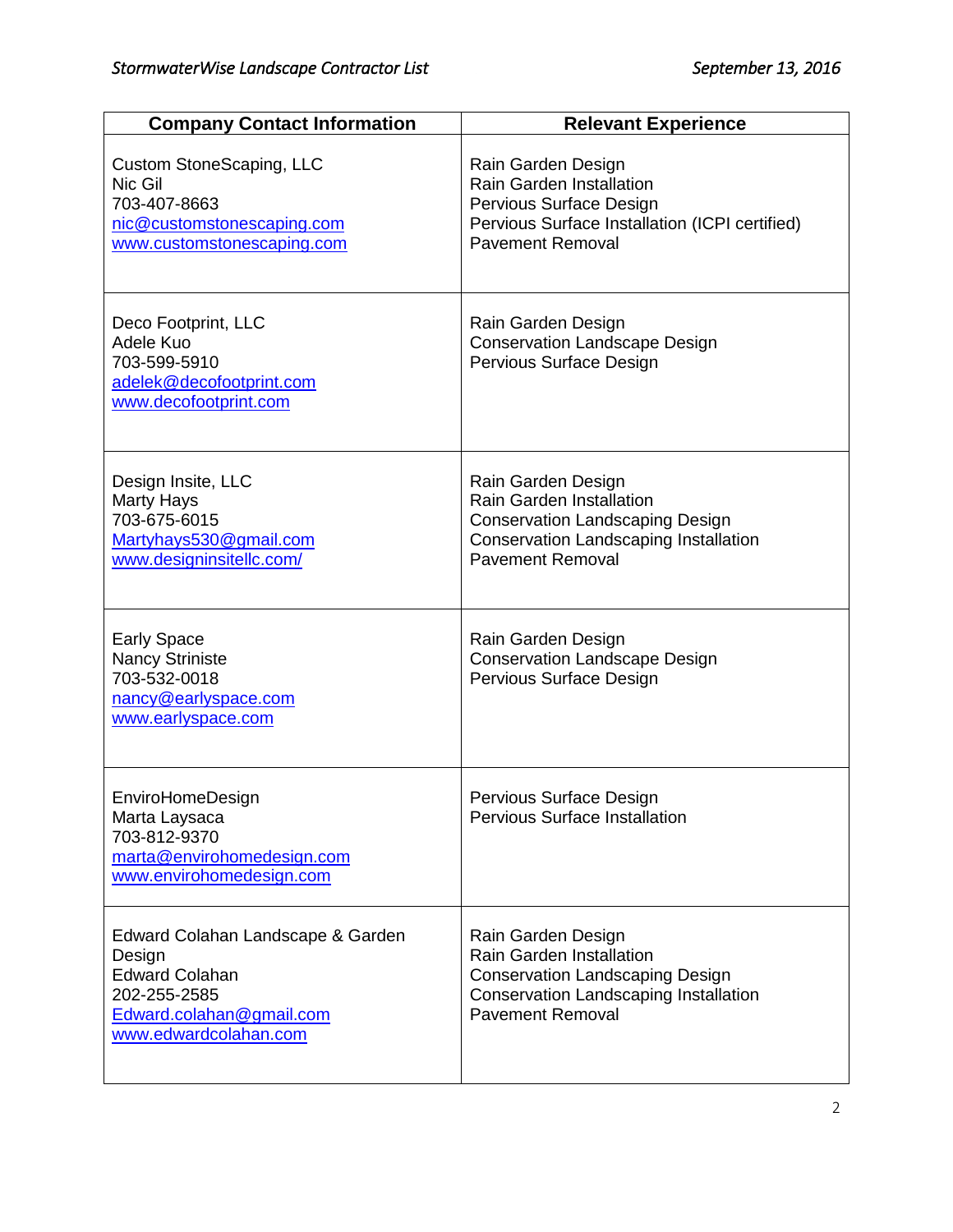| <b>Company Contact Information</b>                                                                                                                                                                 | <b>Relevant Experience</b>                                                                                                                                                 |
|----------------------------------------------------------------------------------------------------------------------------------------------------------------------------------------------------|----------------------------------------------------------------------------------------------------------------------------------------------------------------------------|
| Evergro Landscaping, Inc.<br>Mike Burris and Bill Quinn<br>301-464-5005<br>301-787-6873 (Mike's cell)<br>301-787-6873 (Bill's cell)<br>mike@evergrolandscaping.com<br>billg@evergrolandscaping.com | <b>Rain Garden Installation</b><br>Conservation Landscaping Installation<br><b>Pervious Surface Installation</b><br><b>Pavement Removal</b>                                |
| <b>Environmental Design and Services, LLC</b><br><b>Chris Lofstrom</b><br>703-798-1588<br>Lofstrom71@gmail.com<br>www.edsllc.info                                                                  | Rain Garden Design<br><b>Rain Garden Installation</b><br><b>Conservation Landscaping Design</b><br><b>Conservation Landscaping Installation</b><br><b>Pavement Removal</b> |
| GardenKeepers, LLC<br>JoAnne McKey<br>703-525-2009<br>gardenkeeperslic@gmail.com                                                                                                                   | Rain Garden Design<br><b>Rain Garden Installation</b><br><b>Conservation Landscaping Design</b><br>Conservation Landscaping Installation                                   |
| <b>Gracefully Green</b><br><b>Toni Bailey</b><br>301-279-0234<br>toni@gracefullygreen.com<br>www.gracefullygreen.com                                                                               | Rain Garden Design<br><b>Conservation Landscaping Design</b><br>Pervious Surface Design                                                                                    |
| <b>Green Gate Studio</b><br>Gayle Shelden<br>540-347-4943<br>540-878-8012 (cell)<br>gshelden@greengatestudio.com<br>www.greengatestudio.com                                                        | Rain Garden Design<br><b>Conservation Landscaping Design</b>                                                                                                               |
| <b>Greener Gardens, LLC</b><br>Julie Udani<br>703-655-3836<br>Julie.udani@gmail.com<br>www.greenergardensdesign.com                                                                                | Rain Garden Design<br>Rain Garden Installation<br><b>Conservation Landscaping Design</b><br><b>Conservation Landscaping Installation</b><br>Pervious Surface Design        |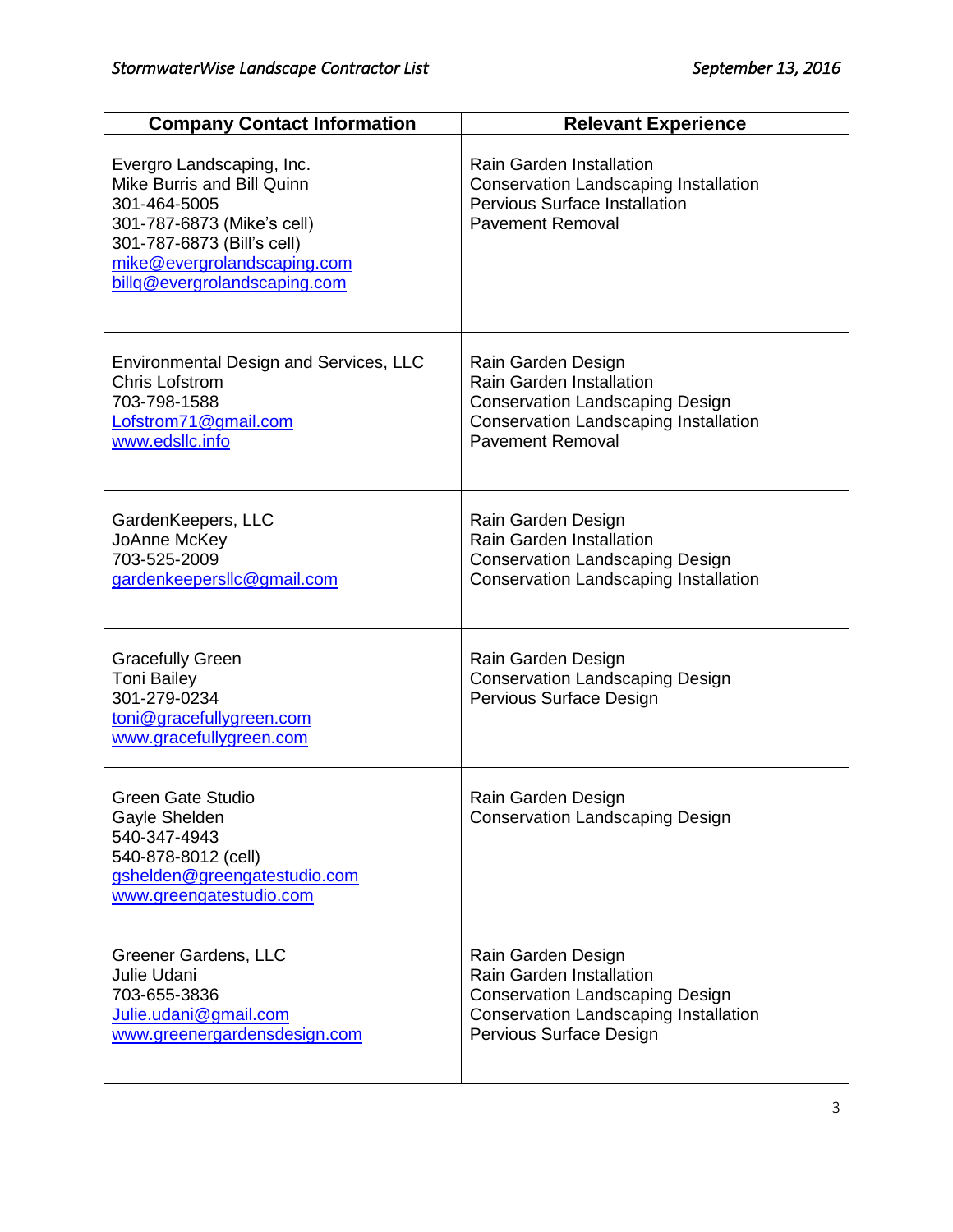| <b>Company Contact Information</b>                                                                                                                     | <b>Relevant Experience</b>                                                                                                                                                                                                                       |
|--------------------------------------------------------------------------------------------------------------------------------------------------------|--------------------------------------------------------------------------------------------------------------------------------------------------------------------------------------------------------------------------------------------------|
| <b>HEMAX Construction Services &amp;</b><br>Landscaping<br><b>Henry Cruz</b><br>703-481-0020<br>sales@hemaxlandscaping.com<br>www.hemaxlandscaping.com | Rain Garden Design<br><b>Rain Garden Installation</b><br><b>Conservation Landscaping Design</b><br><b>Conservation Landscaping Installation</b><br>Pervious Surface Design<br><b>Pervious Surface Installation</b><br><b>Pavement Removal</b>    |
| John Shorb Landscaping<br><b>Marisa Willis</b><br>301-897-3503<br>marisac@jsli.com                                                                     | Rain Garden Design<br>Rain Garden Installation<br><b>Conservation Landscaping Design</b><br><b>Conservation Landscaping Installation</b><br>Pervious Surface Design<br>Pervious Surface Installation (ICPI certified)<br><b>Pavement Removal</b> |
| Kingstowne Lawn & Landscape<br><b>Amanda Hamilton McNiff</b><br>703-921-9200 x9228<br>amanda@kingstownelawn.com<br>www.kingstownelawn.com              | Rain Garden Design<br>Rain Garden Installation<br><b>Conservation Landscaping Design</b><br>Conservation Landscaping Installation<br>Pervious Surface Design<br>Pervious Surface Installation (ICPI Certified)<br><b>Pavement Removal</b>        |
| Lancaster Landscapes<br>Joel Owen<br>703-846-0944<br>cfranklin@lancasterlandscapes.com                                                                 | <b>Rain Garden Installation</b><br><b>Conservation Landscaping Installation</b>                                                                                                                                                                  |
| Magee Design<br>John Magee<br>540-687-5331<br>703-929-4275 (cell)<br>john@john-magee.com<br>http://www.john-magee.com/                                 | Rain Garden Design<br>Rain Garden Installation<br><b>Conservation Landscaping Design</b><br><b>Conservation Landscaping Installation</b><br>Pervious Surface Design<br><b>Pervious Surface Installation</b><br><b>Pavement Removal</b>           |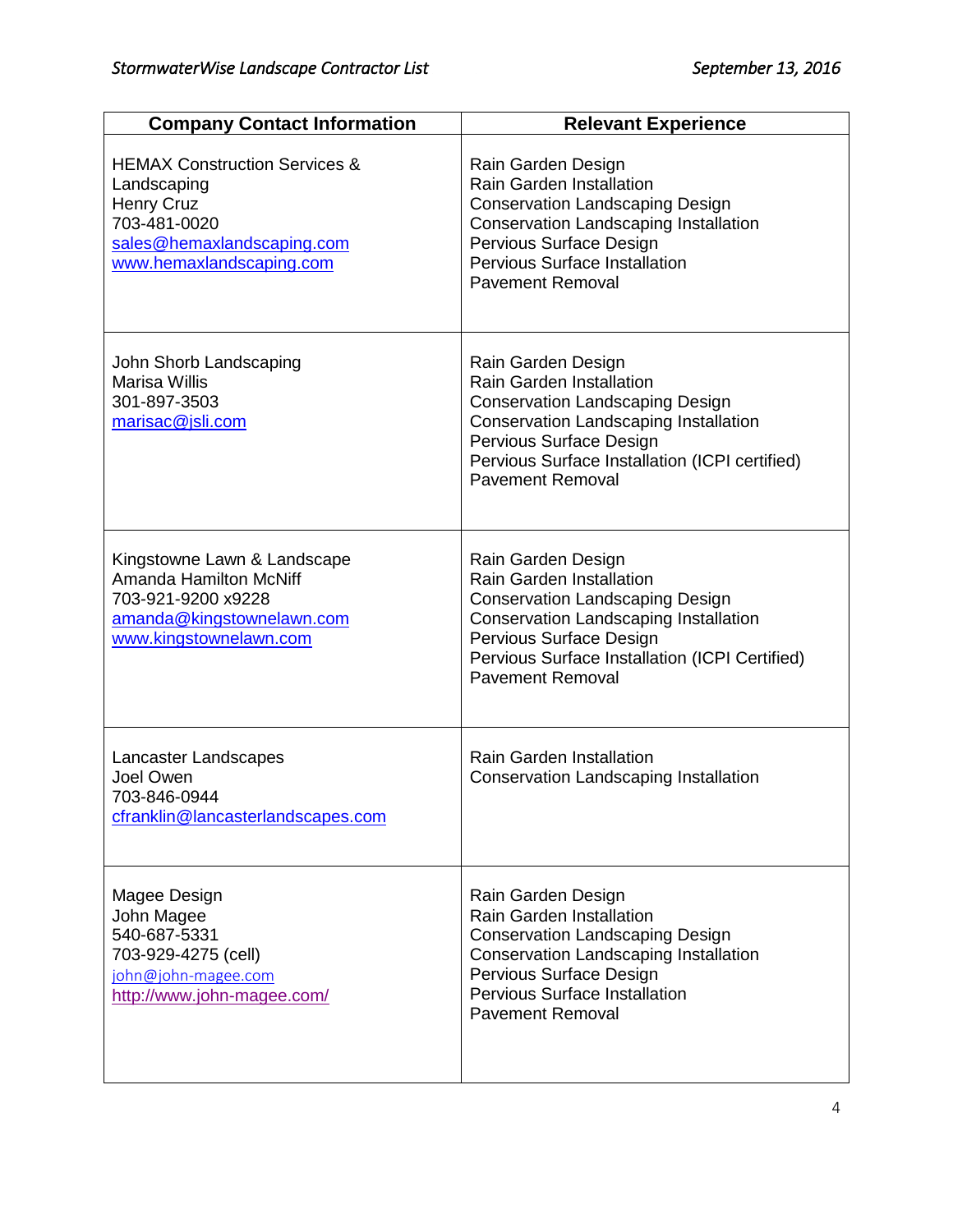| <b>Company Contact Information</b>                                                                                                      | <b>Relevant Experience</b>                                                                                                                                                                             |
|-----------------------------------------------------------------------------------------------------------------------------------------|--------------------------------------------------------------------------------------------------------------------------------------------------------------------------------------------------------|
| <b>Merrifield Garden Center</b><br>Kristen McCracken Meyer<br>202-689-4442<br>kristenmccracken@me.com<br>www.merrifieldgardencenter.com | Rain Garden Design<br><b>Rain Garden Installation</b><br><b>Conservation Landscaping Design</b><br><b>Conservation Landscaping Installation</b><br>Pervious Surface Design                             |
| Nature by Design<br>Randee Wilson<br>703-683-4769<br>randee@nature-by-design.com<br>http://www.nature-by-design.com/                    | Rain Garden Design<br>Rain Garden Installation<br><b>Conservation Landscaping Design</b><br><b>Conservation Landscaping Installation</b>                                                               |
| Rossen Landscape<br>Sam Medvene<br>703-327-2284<br>sam@rossenlandscape.com<br>http://rossenlandscape.com                                | Rain Garden Design<br>Rain Garden Installation<br><b>Conservation Landscaping Installation</b><br>Pervious Surface Design<br>Pervious Surface Installation (ICPI certified)<br><b>Pavement Removal</b> |
| Soil and Structure Consulting<br><b>Ken Fraine</b><br>703-391-8911<br>ken@soilandstructure.com<br>www.soilandstructure.com              | Rain Garden Design<br>Rain Garden Installation<br><b>Conservation Landscaping Installation</b><br>Pervious Surface Design<br>Pervious Surface Installation (ICPI certified)<br><b>Pavement Removal</b> |
| Somerset Landscaping Company<br>Juan A. Lovos<br>301-485-0266<br>202-441-4885 (cell)<br>vanesaaugustus@somersetlandscaping.com          | Rain Garden Design<br>Rain Garden Installation<br><b>Conservation Landscaping Design</b><br>Conservation Landscaping Installation                                                                      |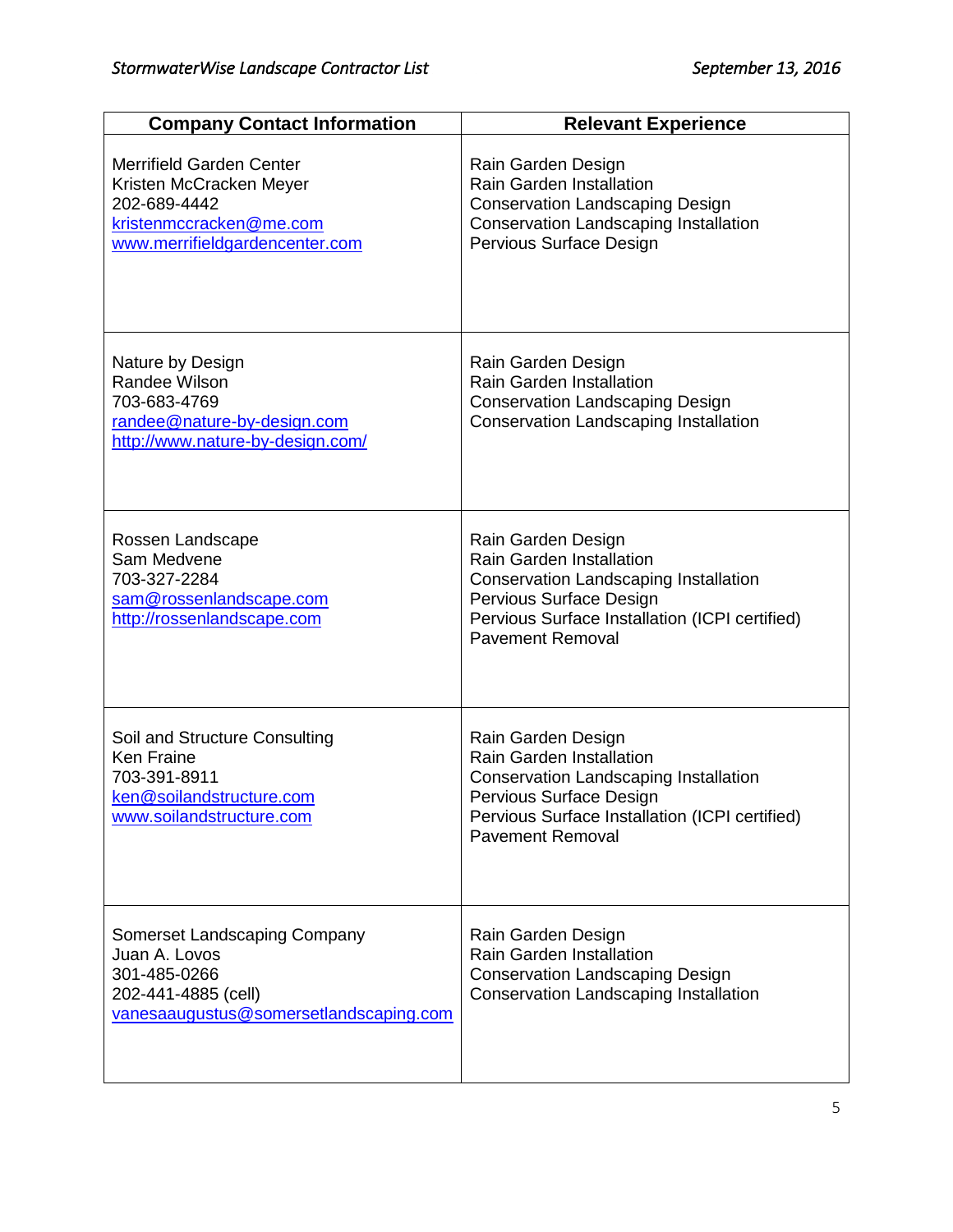| <b>Company Contact Information</b>                                                     | <b>Relevant Experience</b>                                                                                                                                                                                                                    |
|----------------------------------------------------------------------------------------|-----------------------------------------------------------------------------------------------------------------------------------------------------------------------------------------------------------------------------------------------|
| <b>WASI Consulting</b><br>Andres Carvallo<br>202-222-8507<br>andres@wasiconsulting.com | Rain Garden Design<br><b>Rain Garden Installation</b><br><b>Conservation Landscaping Design</b><br><b>Conservation Landscaping Installation</b><br>Pervious Surface Design<br><b>Pervious Surface Installation</b><br><b>Pavement Removal</b> |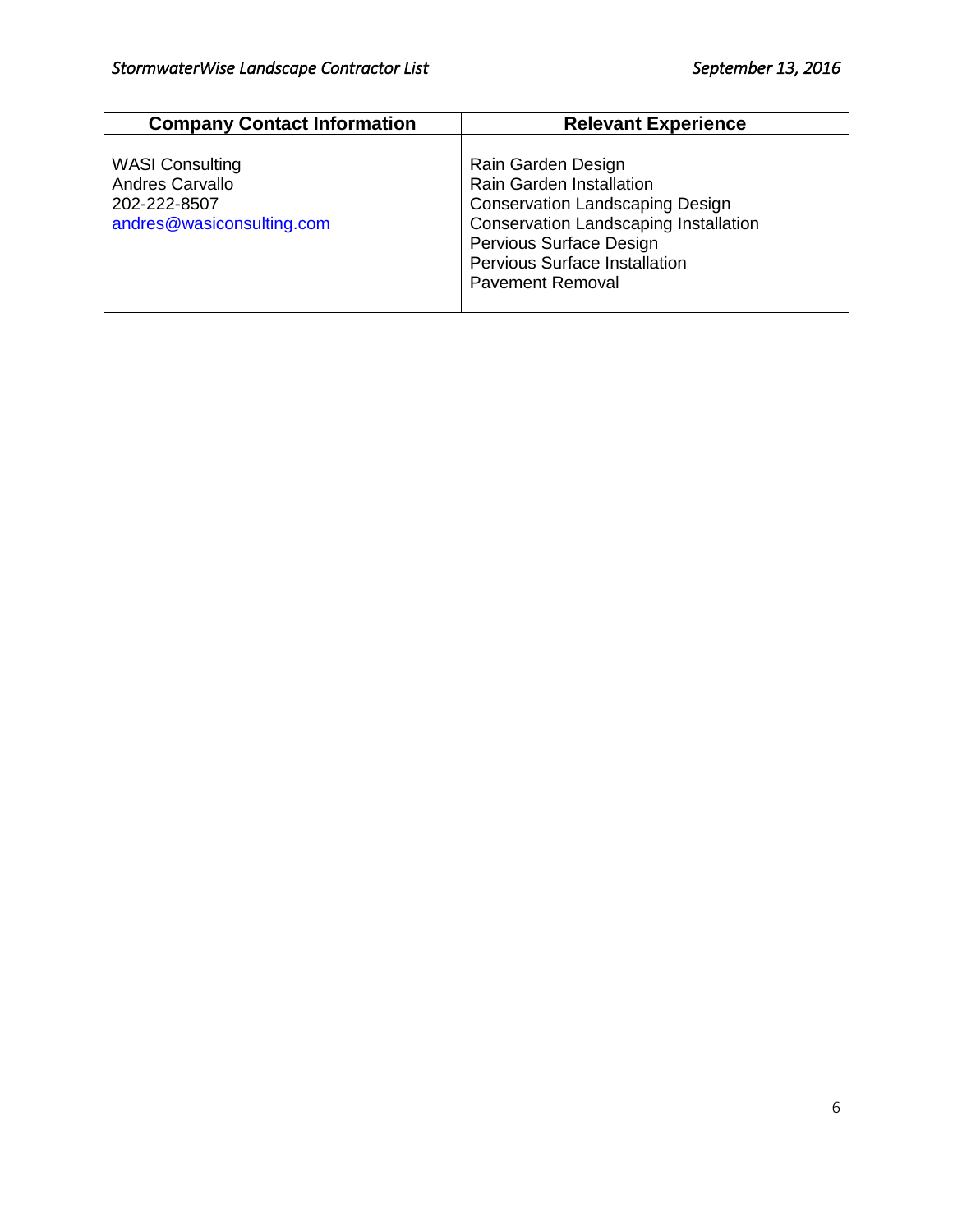## **Native Plant Nurseries** Earth Sangha Wild Plant Nursery 10123 Commonwealth Blvd Fairfax, VA 22032 703-764-4830 [info@earthsangha.org](mailto:info@earthsangha.org) [www.earthsangha.org/wpn/wpn.html](http://www.earthsangha.org/wpn/wpn.html) Edge of the Woods Nursery 2415 Route 100 Orefield, PA 18069 610-395-2570 [info@edgeofthewoods.com](file://///acg.arlington.local/arlgov/DEPT-DES/team/ENVIRONMENTAL-PLANNING/StormwaterWise%20Landscapes%20Program/Contractors%20&%20Resources/info@edgeofthewoods.com) [www.edgeofthewoodsnursery.com](file://///acg.arlington.local/arlgov/DEPT-DES/team/ENVIRONMENTAL-PLANNING/StormwaterWise%20Landscapes%20Program/Contractors%20&%20Resources/www.edgeofthewoodsnursery.com) Environmental Concern 201 Boundary Lane St. Michaels, MD 21663 410-745-9620 [nursery-sales@wetland.org](mailto:nursery-sales@wetland.org) [www.wetland.org/nursery\\_home.htm](http://www.wetland.org/nursery_home.htm) Green Spring Garden 4603 Green Spring Road Alexandria, VA 22312 703-642-5173 [www.fairfaxcounty.gov/parks/greenspring](http://www.fairfaxcounty.gov/parks/greenspring) Heartwood Nursery [8957 Hickory Road, Felton, PA 17322](http://www.heartwoodnurseryinc.com/contact.html) 717-993-5230 [heartwoodnurseryinc@gmail.com](http://www.heartwoodnurseryinc.com/%3Ca%20href=%27mailto:heartwoodnurseryinc%40gmail.com%27%3Eheartwoodnurseryinc@gmail.com%3C/a%3E) <http://www.heartwoodnurseryinc.com/> Hill House Farm & Nursery 631 Scrabble Road Castleton, VA 22716; 540-937-1798 [4cgardeners@copper.net](mailto:4cgardeners@copper.net)

<http://hillhousenativeplants.com/home>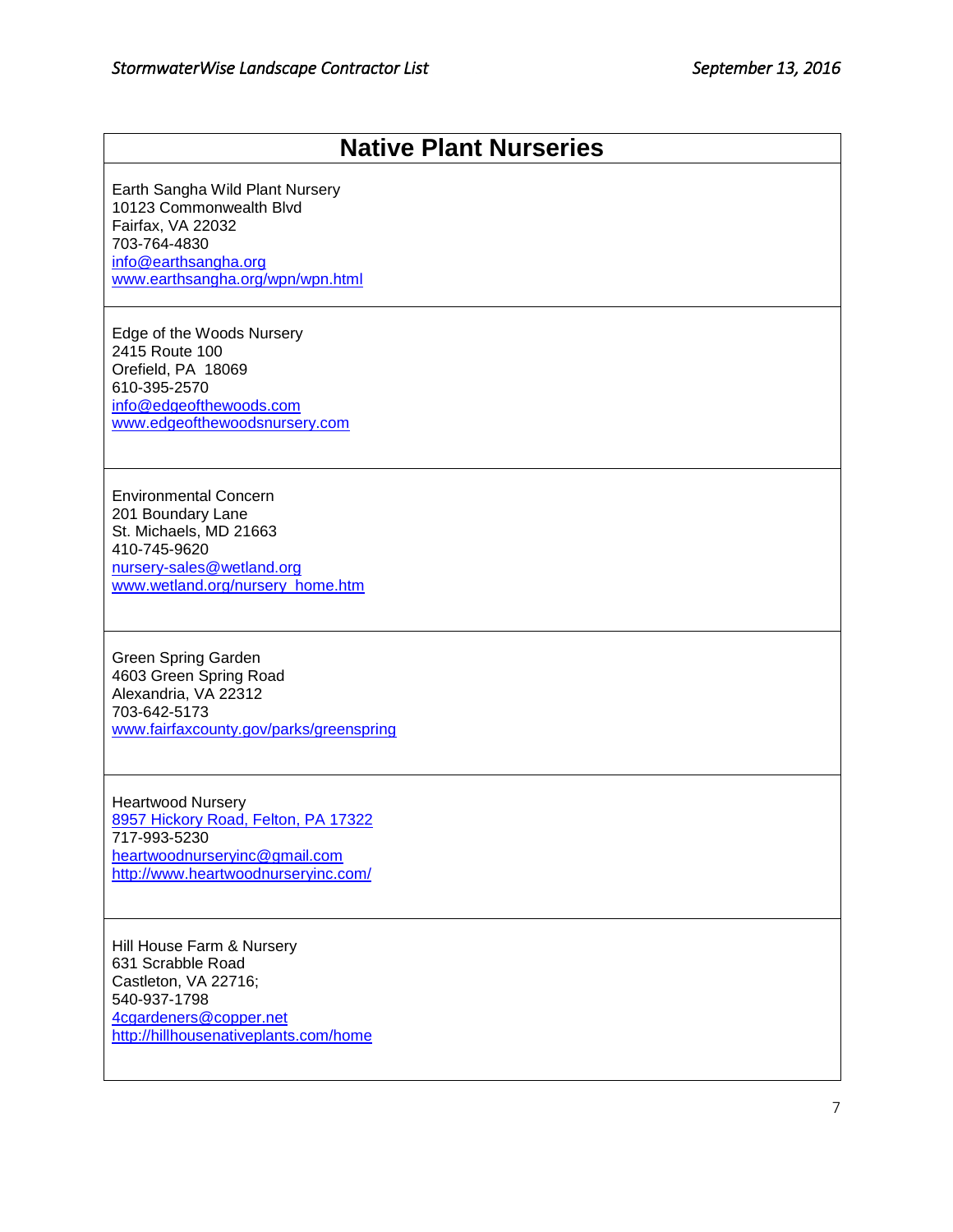Nature by Design 300 Calvert Ave Alexandria, VA 22301 703-683-4769 [plantfolks@nature-by-design.com](mailto:plantfolks@nature-by-design.com) [www.nature-by-design.com](http://www.nature-by-design.com/)

Treefrog Nursery Joanne Shumpert 11000 Georgetown Pike Great Falls, VA 22066 [joanne@treefrognursery.com](mailto:joanne@treefrognursery.com) [www.treefrognursery.com](http://www.treefrognursery.com/)

- Chesapeake Conservation Landscaping County Eco-Pro Directory <http://www.chesapeakelandscape.org/eco-pro-listing>
- National Ready Mixed Concrete Association Pervious Concrete Contractor List [http://www.nrmca.org/Education/Certifications/Pervious\\_Contractor.htm](http://www.nrmca.org/Education/Certifications/Pervious_Contractor.htm)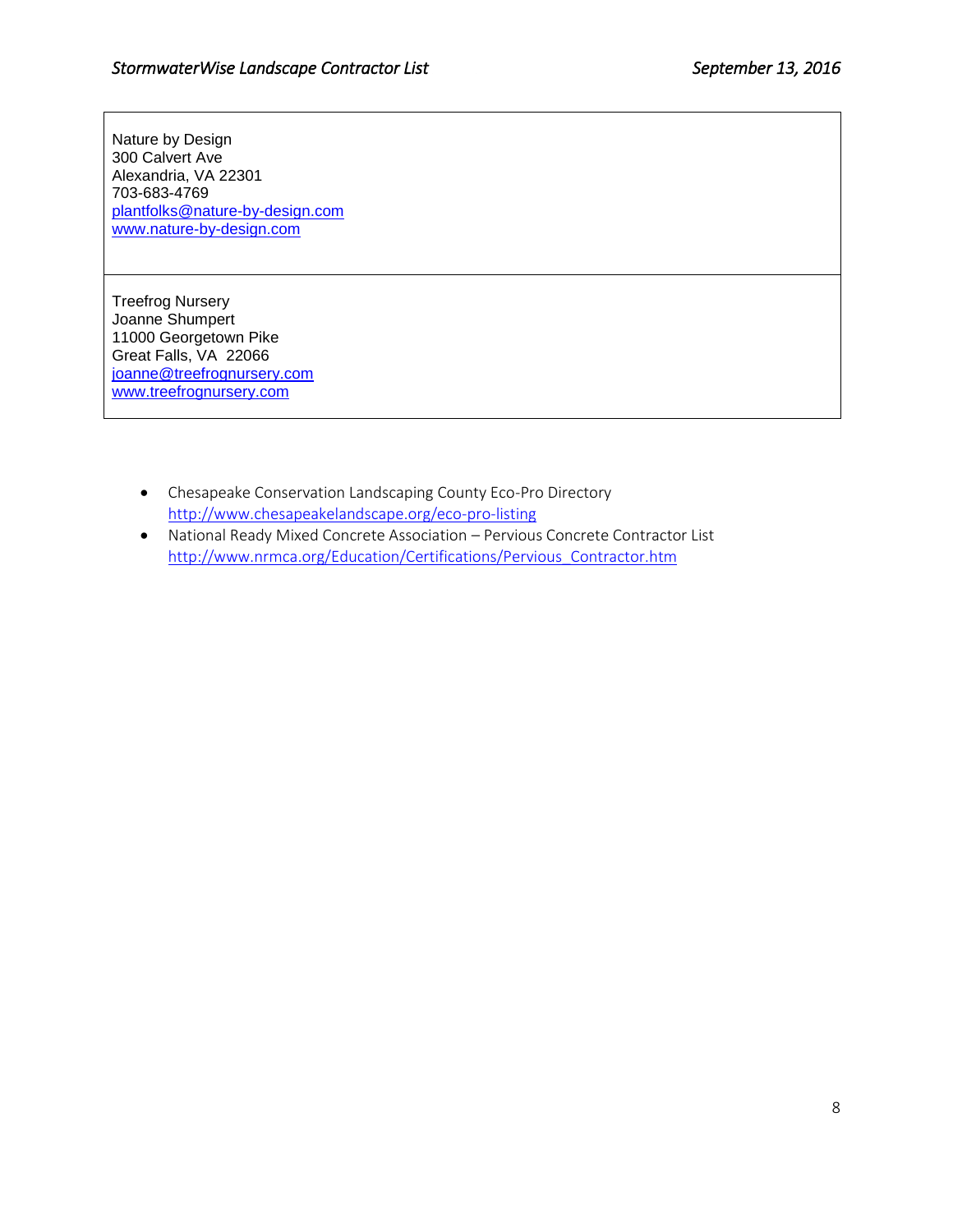## **For Green Home Choice Participants**

| <b>Company Contact Information</b>                                                                                                                        | <b>Relevant Experience</b>                                         | Reference                                                                       |
|-----------------------------------------------------------------------------------------------------------------------------------------------------------|--------------------------------------------------------------------|---------------------------------------------------------------------------------|
| <b>Capital Greenroofs</b><br>Greg Long<br>5806 9th Road North<br>Arlington, VA<br>301-452-1144<br>www.capitalgreenroofs.com                               | Cisterns<br><b>Green Roofs</b><br>Permeable pavers<br>Rain gardens | Green Home<br>Building and<br>Remodeling<br>Resource<br><b>Directory</b>        |
| Jacob Francis<br>404 Pinebluff Cemetery Rd.<br>Pinebluff, NC 28373<br>910-603-4074<br>francisenterprises@hotmail.com<br>http://www.francisenterprises.org | Cistern                                                            | Project<br>Reference                                                            |
| Furbish Company<br>PO Box 27084<br>Baltimore, MD<br>443-874-7465<br>www.furbishco.com                                                                     | <b>Green Roofs</b>                                                 | Green Home<br>Building and<br>Remodeling<br>Resource<br>Directory               |
| LiveRoof<br>Riner, VA<br><b>Scott Titanish</b><br>(800) 638-3362<br>liveroof@riverbendnursery.com<br>http://www.liveroof.com/                             | Green roofs                                                        | Project<br>Reference                                                            |
| RoofScapes<br>7135 Germantown Avenue<br>Philadelphia, PA 19119<br>212-247-8784<br>http://www.roofmeadow.com/                                              | Green roofs                                                        | Green Home<br><b>Building and</b><br>Remodeling<br>Resource<br><b>Directory</b> |
| <b>Tanks for Less</b><br>Austin, TX<br>512-258-8265 or 877-558-8265<br>http://www.tanksforless.com                                                        | Cisterns<br>Rain barrels                                           | Project<br>Reference                                                            |

*This information is provided for the convenience of Green Home Choice participants. It is recommended that you get estimates from several contractors, and ask for documentation of their experience with projects similar to your proposed project.*